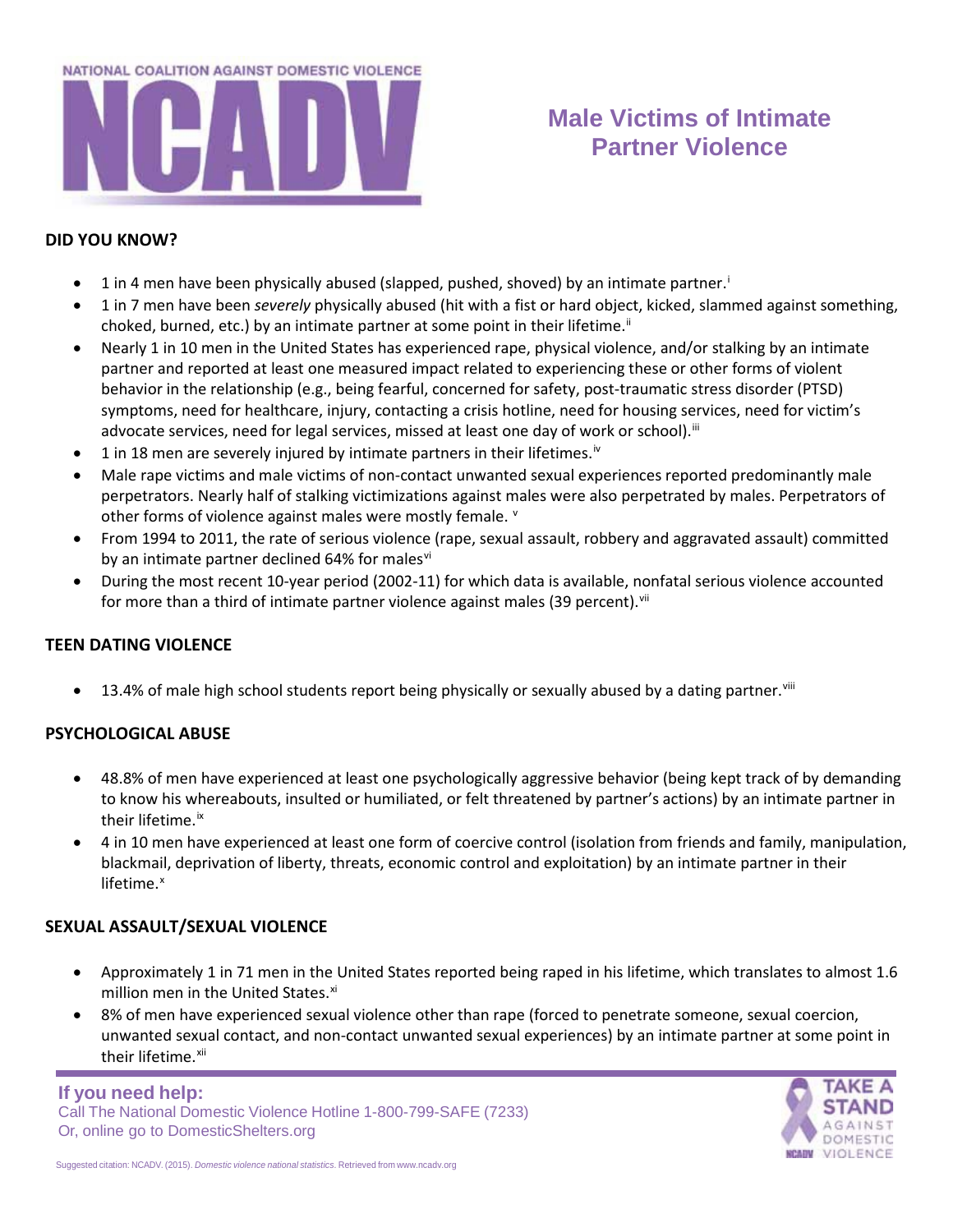

# **Male Victims of Intimate Partner Violence**

### **STALKING**

- 1 out of every 19 U.S. men have been stalked in their lifetime to the extent that they felt very fearful or believed that they or someone close to them would be harmed or killed.<sup>[xiii](#page-2-12)</sup>
- Among male stalking victims, almost half (44.3%) reported being stalked by only male perpetrators while a similar proportion (46.7%) reported being stalked by only female perpetrators. About 1 in 18 male stalking victims (5.5%) reported having been stalked by both male and female perpetrators in their life. [xiv](#page-2-13)

#### **HOMICIDE**

- 1 in 20 (5%) of male murder victims are killed by intimate partners. $^{x}$
- Between 1980 and 2008, in cases in which the victim/offender relationships were known, 7.1% of men were killed by an intimate.<sup>[xvi](#page-2-15)</sup>
- The percentage of males killed by an intimate fell from  $10.4\%$  in 1980 to 4.9% in 2008, a 53% drop.  $\frac{1}{100}$

 $\overline{a}$ 

vi Catalano, S. (2013). Intimate Partner Violence: Attributes of Victimization, 1993-2011, BJS[. http://www.bjs.gov/content/pub/pdf/ipvav9311.pdf](http://www.bjs.gov/content/pub/pdf/ipvav9311.pdf)

- ix Breiding, M. J., Chen, J. & Black, M. C. (2014). *Intimate partner violence in the United States – 2010.* Retrieved from
- http://www.cdc.gov/violenceprevention/pdf/cdc\_nisvs\_ipv\_report\_2013\_v17\_single\_a.pdf. <sup>x</sup> Ibid.

xii National Intimate Partner and Sexual Violence Survey 2010



<sup>&</sup>lt;sup>i</sup> Black, M.C., Basile, K.C., Breiding, M.J., Smith, S.G., Walters, M.L., Merrick, M.T., Chen, J. & Stevens, M. (2011). The national intimate partner and sexual violence survey: *2010 summary report*. Retrieved from [http://www.cdc.gov/violenceprevention/pdf/nisvs\\_report2010-a.pdf.](http://www.cdc.gov/violenceprevention/pdf/nisvs_report2010-a.pdf) ii Ibid.

iii Ibid.

iv Black, M. C., Basile, K. C., Breiding, M. J., Smith, S. G., Walters, M. L., Merrick, M. T., Chen, J. & Stevens, M. (2011). *The national intimate partner and sexual violence survey: 2010 summary report*. Retrieved from [http://www.cdc.gov/violenceprevention/pdf/nisvs\\_report2010-a.pdf.](http://www.cdc.gov/violenceprevention/pdf/nisvs_report2010-a.pdf)

v V Black, M.C., Basile, K.C., Breiding, M.J., Smith, S.G., Walters, M.L., Merrick, M.T., Chen, J. & Stevens, M. (2011). The national intimate partner and sexual violence survey: *2010 summary report*. Retrieved from [http://www.cdc.gov/violenceprevention/pdf/nisvs\\_report2010-a.pdf.](http://www.cdc.gov/violenceprevention/pdf/nisvs_report2010-a.pdf)

vii Ibid.

viii Vagi, K. J., O'Malley Olson, E., Basile, K. C., & Vivolo-Kantor, (2015). Teen dating violence (physical and sexual) among US high school students: Findings from the 2013 national youth risk behavior survey. *JAMA Pediatrics, 169*(5), 474-482.

xiBlack, M.C., Basile, K.C., Breiding, M.J., Smith, S.G., Walters, M.L., Merrick, M.T., Chen, J. & Stevens, M. (2011). *The national intimate partner and sexual violence survey: 2010 summary report*. Retrieved from [http://www.cdc.gov/violenceprevention/pdf/nisvs\\_report2010-a.pdf.](http://www.cdc.gov/violenceprevention/pdf/nisvs_report2010-a.pdf)

xiii Black, M.C., Basile, K.C., Breiding, M.J., Smith, S.G., Walters, M.L., Merrick, M.T., Chen, J., & Stevens, M.R. (2011). *The national intimate partner and sexual violence survey (NISVS): 2010 summary report*. Retrieved from http://www.cdc.gov/violenceprevention/pdf/nisvs\_executive\_summary-a.pdf.